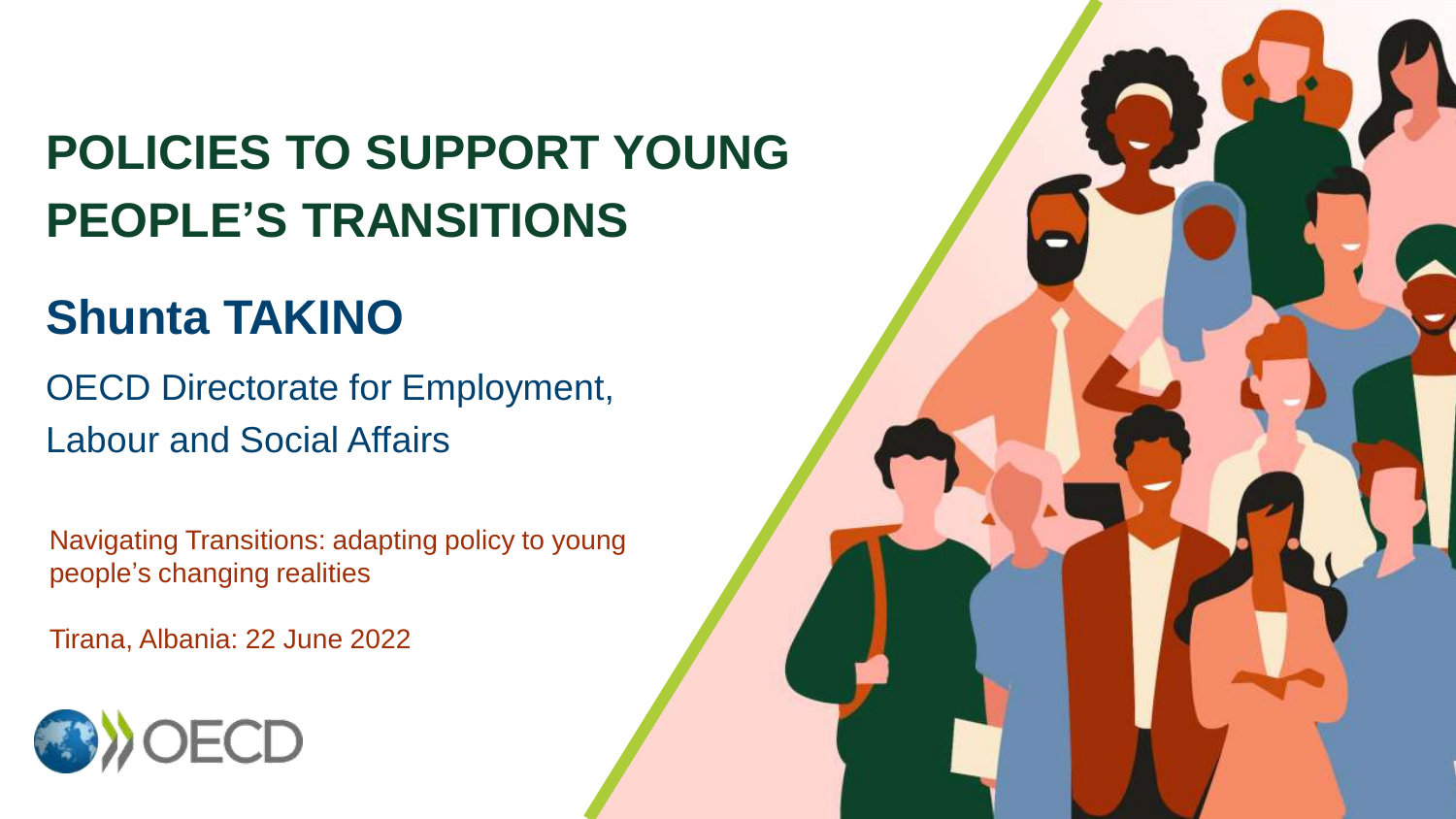### **Governments supported young people during COVID-19**

**OECD countries with new support measures for young people since onset of pandemic (as of May 2021)**



Source: OECD (2021), What have countries done to support young people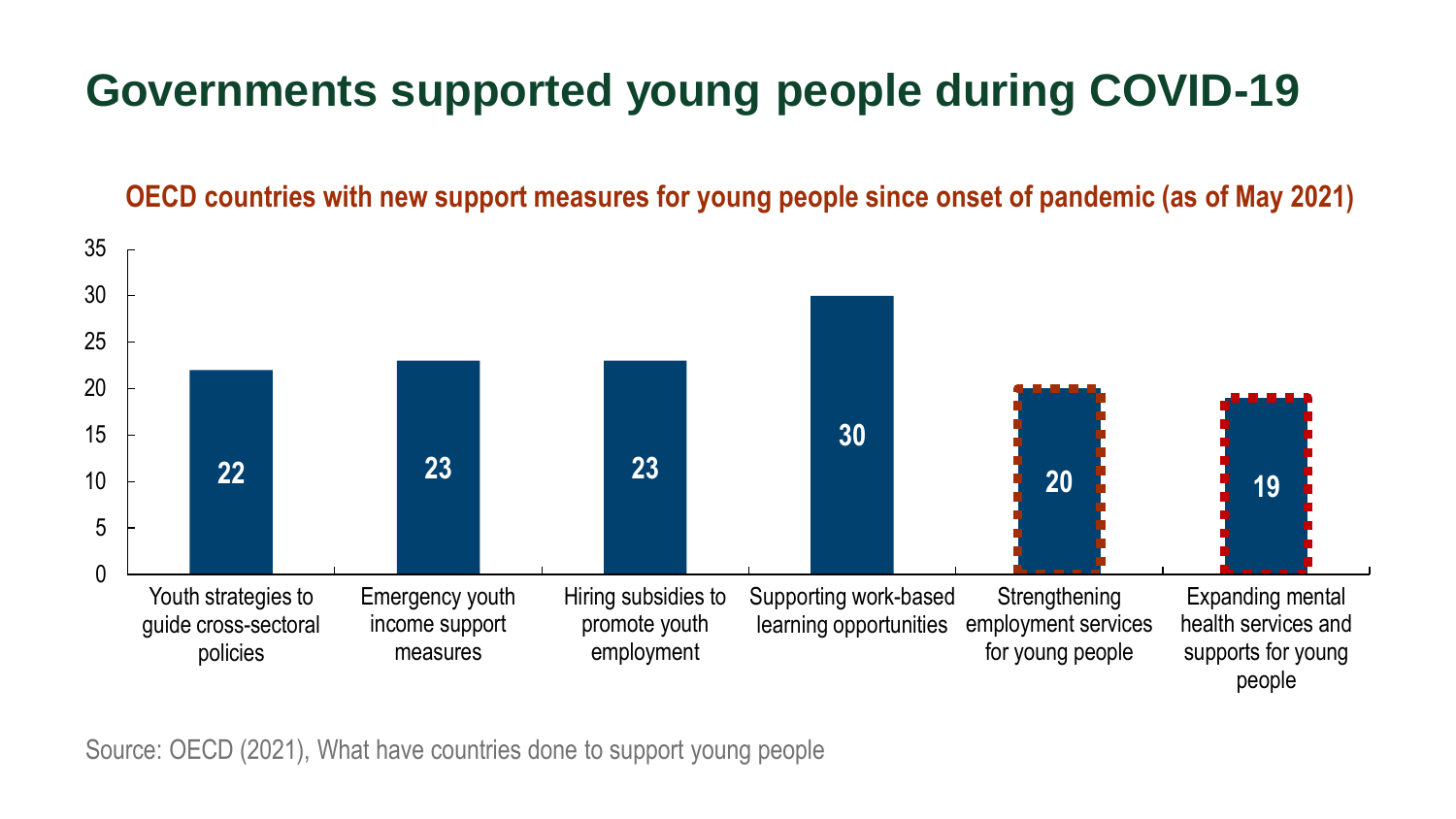### **Recommendation on Creating Better Opportunities for Young People**



[oe.cd/youth-recommendation](https://oe.cd/youth-recommendation)

- Ensure that young people of all backgrounds acquire **relevant knowledge and develop appropriate skills and competencies**;
- II. Support young people in their **transition into and within the labour market**, and strive to improve labour market outcomes for young people of diverse backgrounds;
- III. Promote **social inclusion and youth well-being** beyond economic outcomes, with measures targeted at young people in vulnerable circumstances and disadvantaged groups;
- IV. Establish the legal, institutional and administrative settings to **strengthen the trust of young people** of all backgrounds in government, and their relationship with public institutions;
- V. Reinforce administrative and technical capacities to deliver **youth-responsive services and address age-based inequalities** through close collaboration across all levels of government.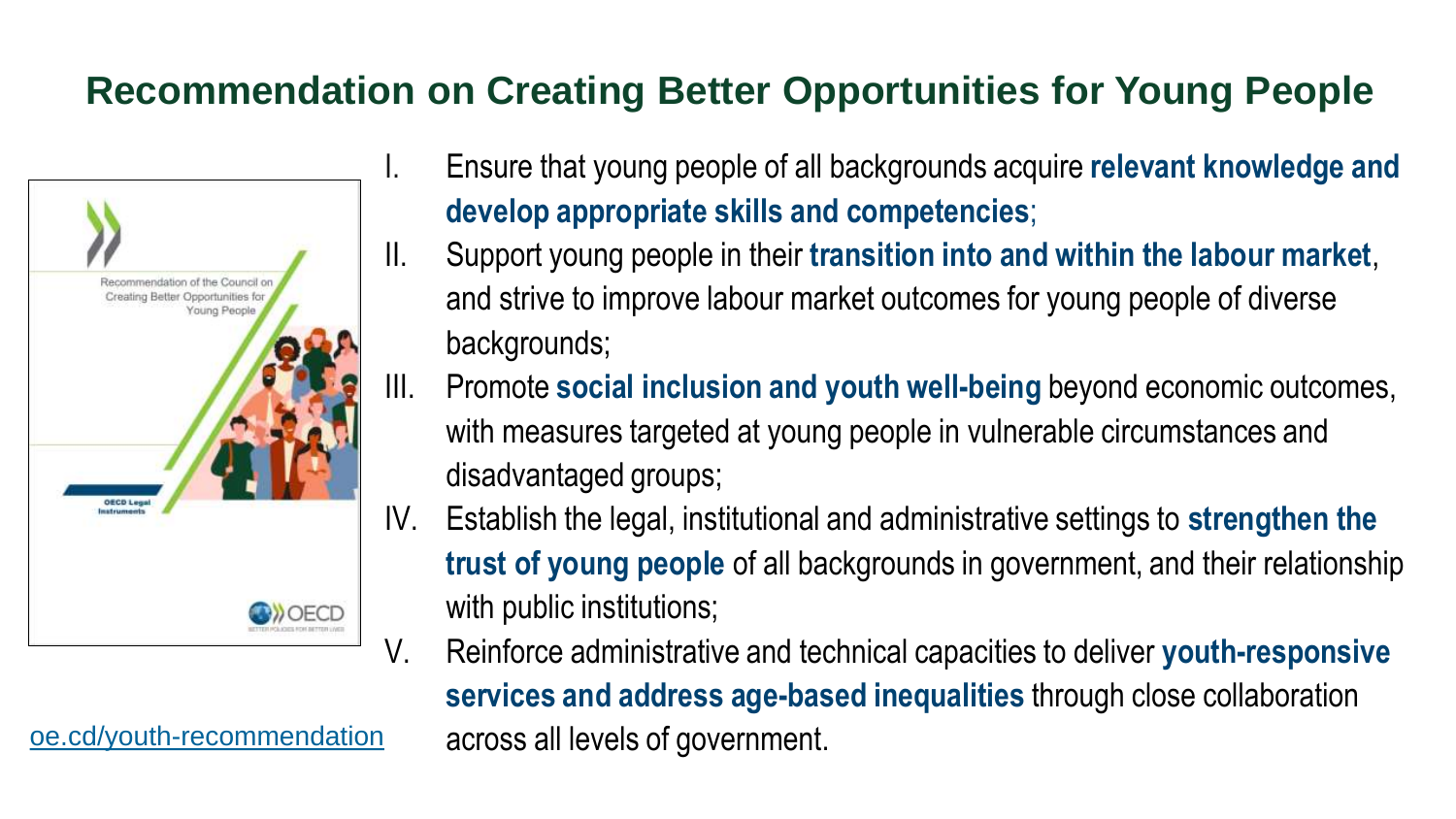### **A process informed by consultation of young people**

**Amendments to the draft Recommendation to reflect young people's views raised in September 2021**

#### **What did young people tell us? How is this reflected?**

Young people are diverse in circumstances and needs

Recognise heterogeneity and emphasis on individualised/tailored support

Education as an experience that is also outside of a classroom



Emphasise importance of mental health, transversal skills and vocational education

Hiring subsidies create risk of "churning" of young people

Promote sustainable employment and pay close attention to misuse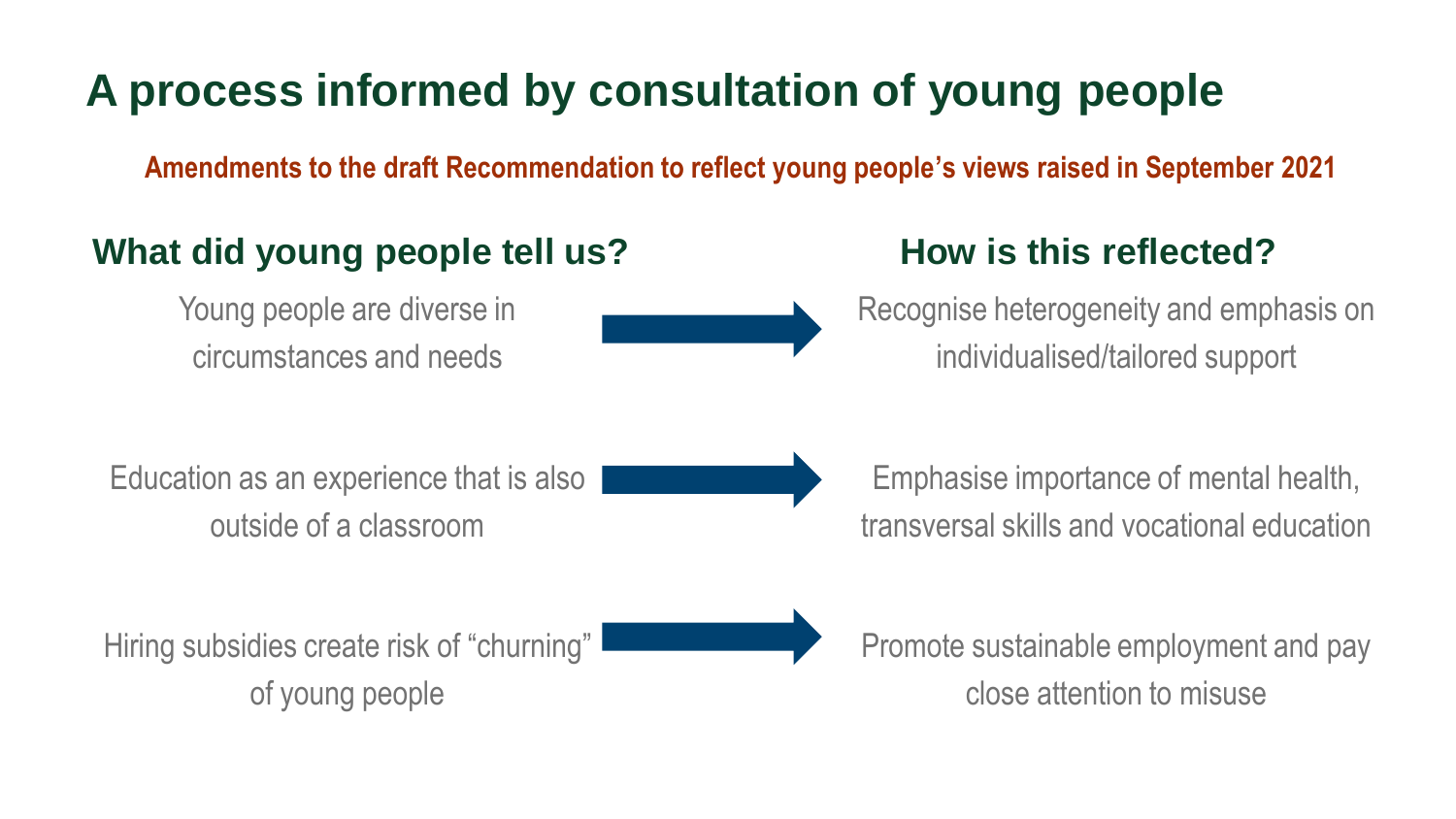### **Supporting young people through transitions**

- **Transitions** entail disruption/displacement and often mean that young people are having to **build new social connections**
- **Supporting young people into employment** as a key lever to promote the inclusion of young people in society
- Ensuring young people are able to receive the support they need in a **timely manner** and **however they seek support**
- Providing **integrated** social, housing, health, employment and legal support that is informed by local and cultural contexts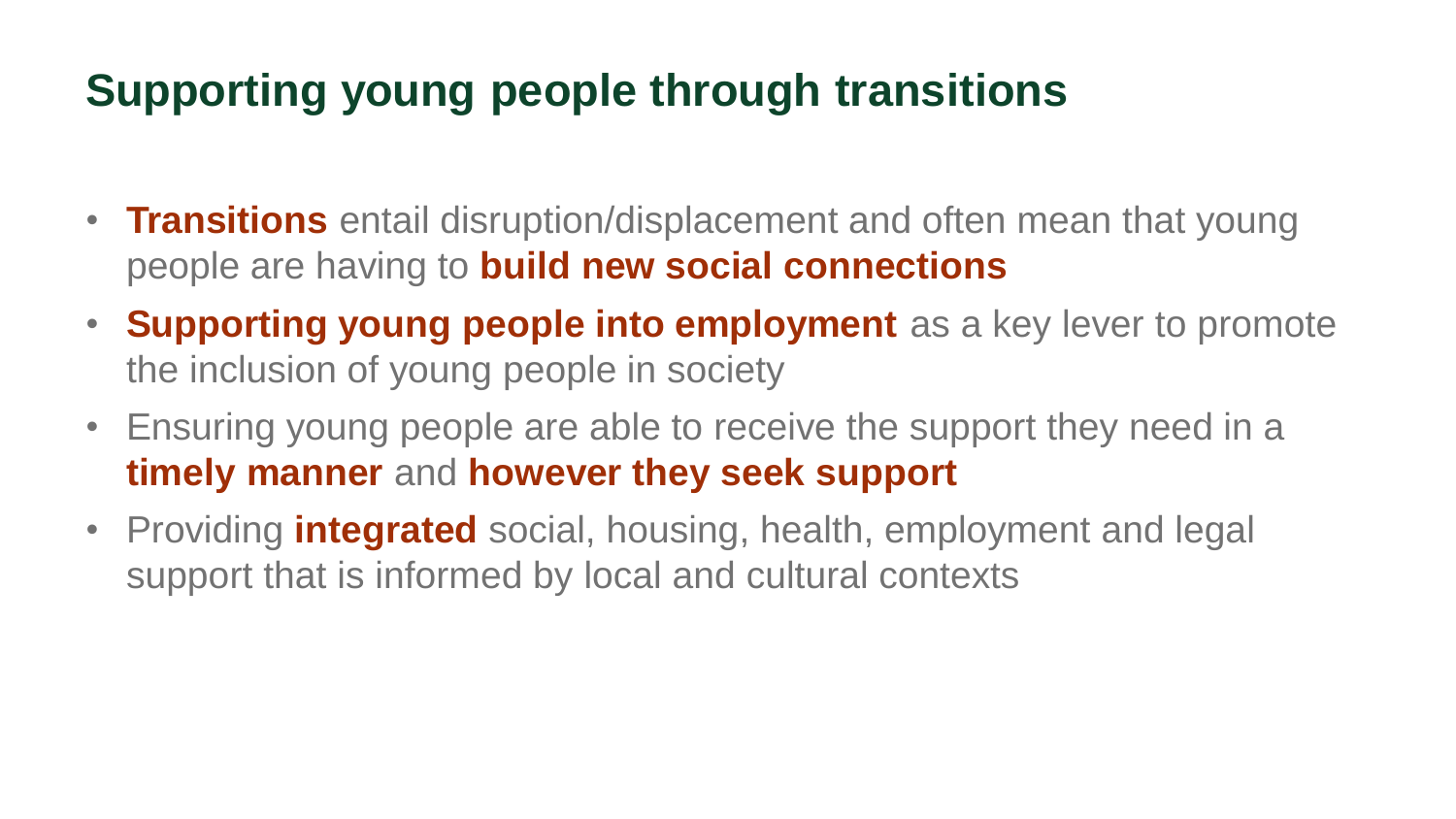### **COVID has had a huge impact on youth mental health**



Source: OECD (2021), Fitter Minds, Fitter Jobs: From Awareness to Change in Integrated Mental Health, Skills and Work Policies Note: data updated based on national sources. Age range for youth differs from country-to-country.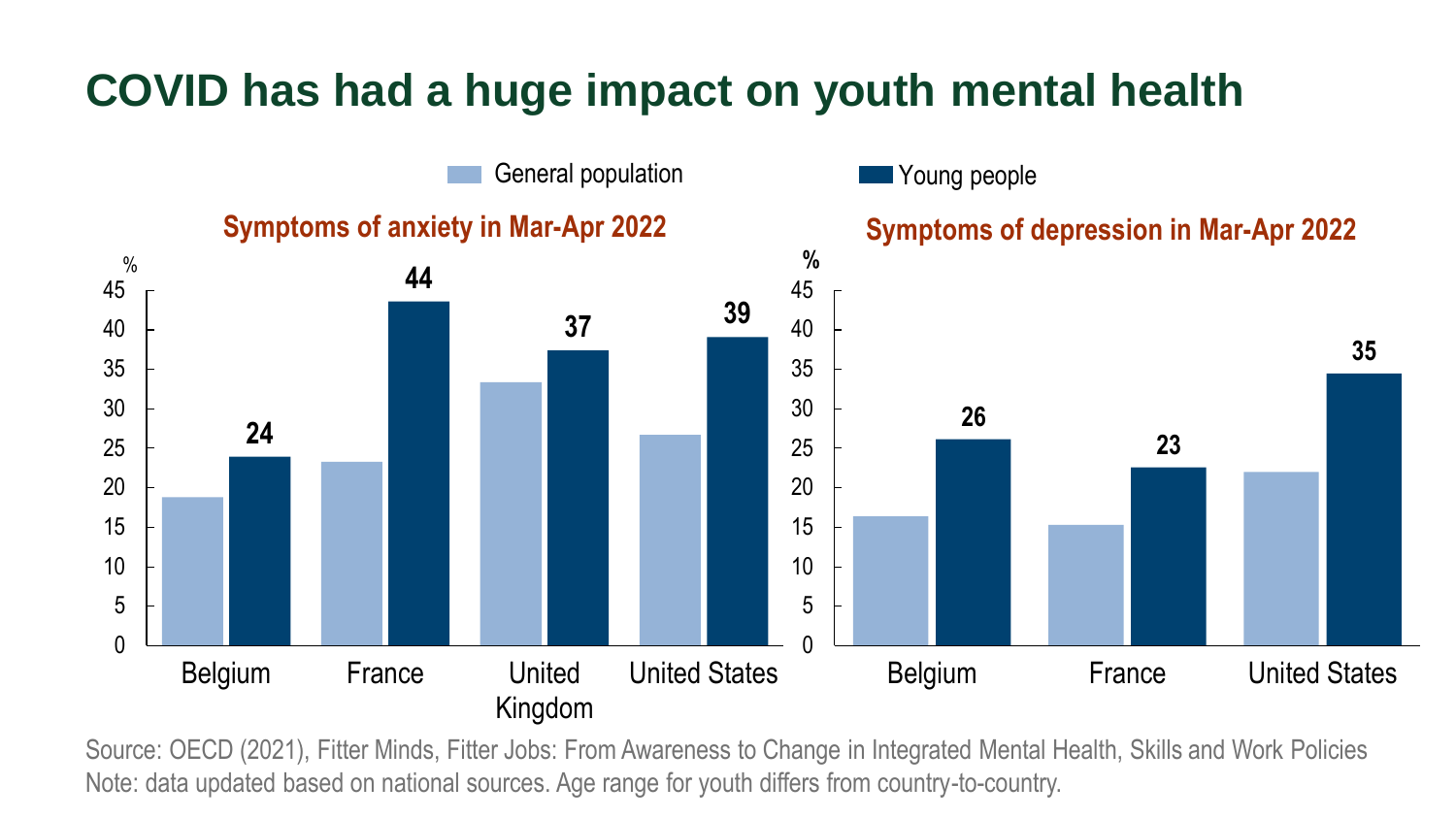### **From immediate action to long-term change**

- Expanding emergency support is important in a context of rising mental health issues and large unmet need… but it does not address **long-term issues**
- Supporting young people's mental health comprehensively requires a focus on the social determinants and thus an **integrated approach to mental health policy**

Empowering and equipping front-line actors with an understanding of mental health

Considering good mental health and wellbeing as an important outcome in itself

Providing employment support together with mental health support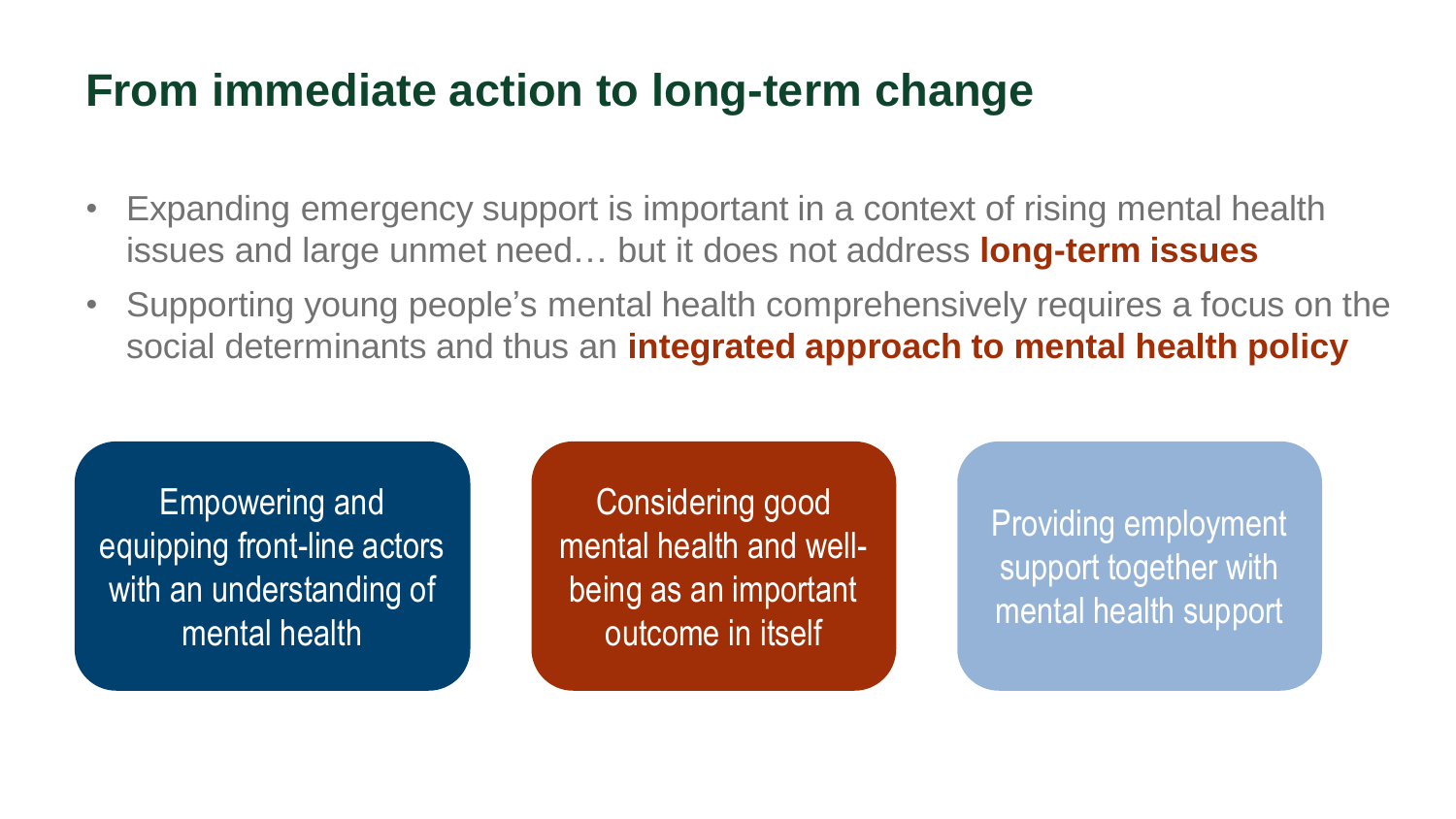### **Relevant policy examples for young people's mental health**

#### **France: chèque psy**

Launched in Feb 2021 to provide free consultations with psychologists for **students** 

180 000 young people received support in 2021

Partnered with more than 50 universities and 5 000 psychologists

#### **UK: Link Programme**

Brings together education and mental health professionals

Shown to strengthen joint working and facilitate referrals

3 000+ schools participated in 2017-2019 and reinforced during COVID-19

#### **Australia: headspace**

Mental health support centres for 12-25 year-olds

Mental health support integrated with education and employment support

Supports almost 100 000 young people annually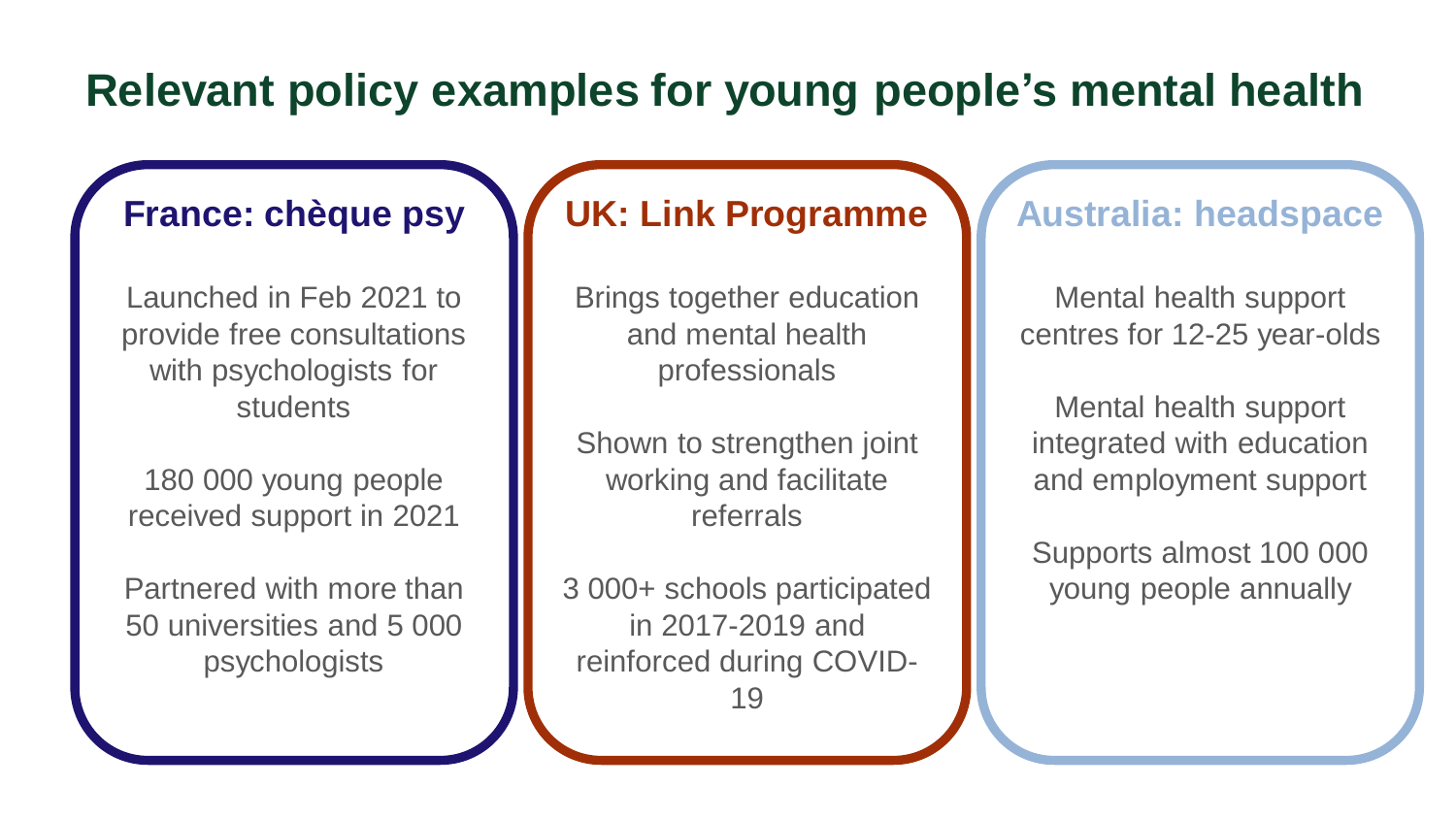### **Efforts to reach out to young people need to be strengthened**

**Share of unemployed people aged 15-29 who registered with the public employment service**



Note: The average is weighted and includes EU countries, Iceland, Switzerland and the United Kingdom. Source: OECD (2021), What have countries done to support young people. Data from European Labour Force Survey.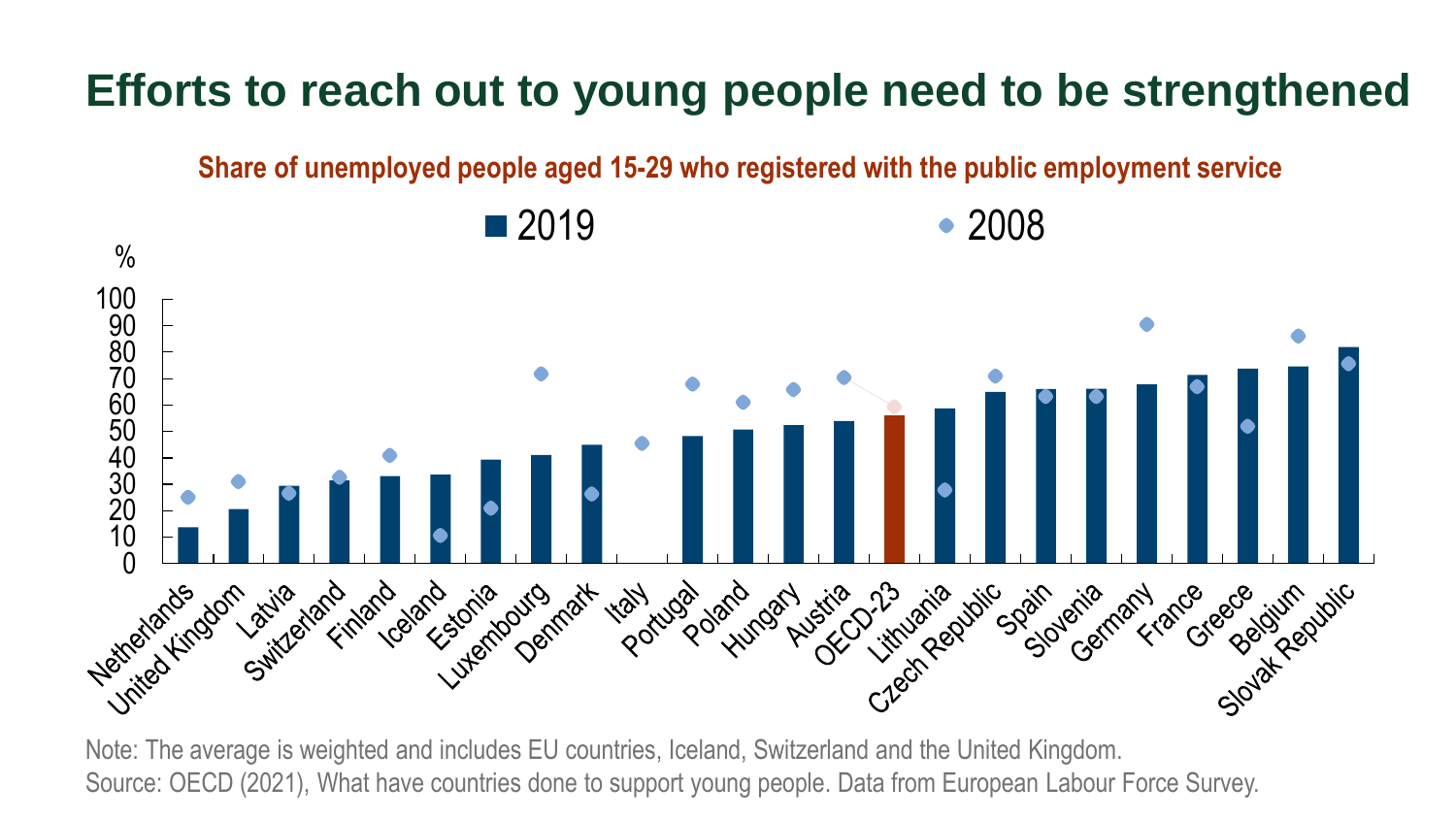### **How to strengthen outreach to young people**

- **Involvement of local stakeholders** features prominently
- Other policy levers include institutional mandates and peer-to-peer outreach

**Share of countries with measures in place to reach out to young people who are neither in employment, education or training (NEET) and not registered with employment services**



Source:OECD Questionnaire on Policy Responses to the COVID-19 Crisis..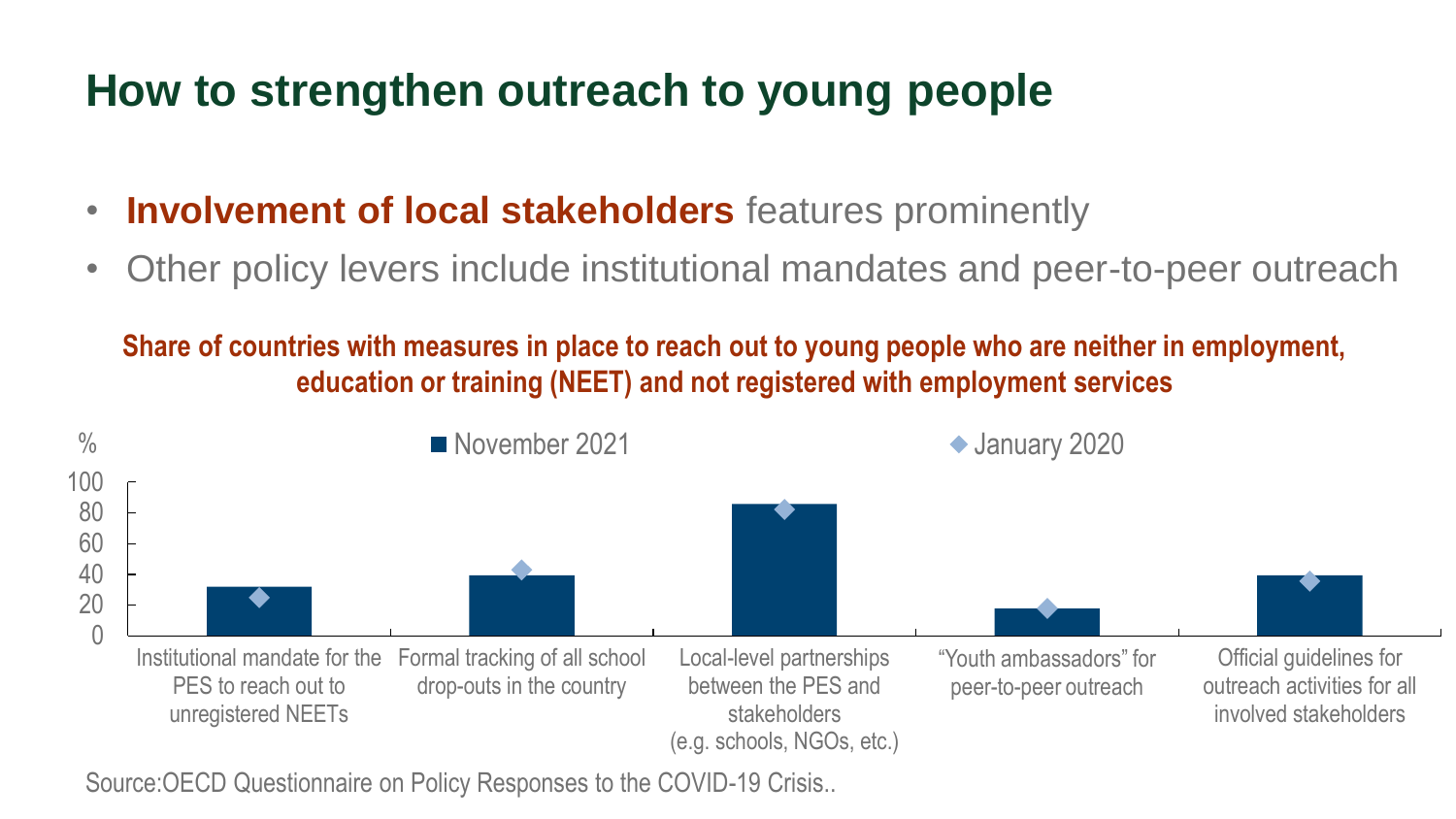### **Relevant policy examples for outreach to young people**

#### **Netherlands: mobile centres**

Crisis regional mobility teams developed in Nov 2020

35 teams reach out to people at risk of losing jobs or inactive, with youth one of the priority groups

#### **Denmark: mandate to reach out**

60 youth guidance centres have mandate to reach out to U25 who do not register with PES

Rooted both in national policy and regulatory framework

#### **Norway: reaching out before inactivity**

Programme from 2013- 2019 to place employment advisors and counsellors in schools

Upper-secondary students at risk of early school leaving can benefit from individualised support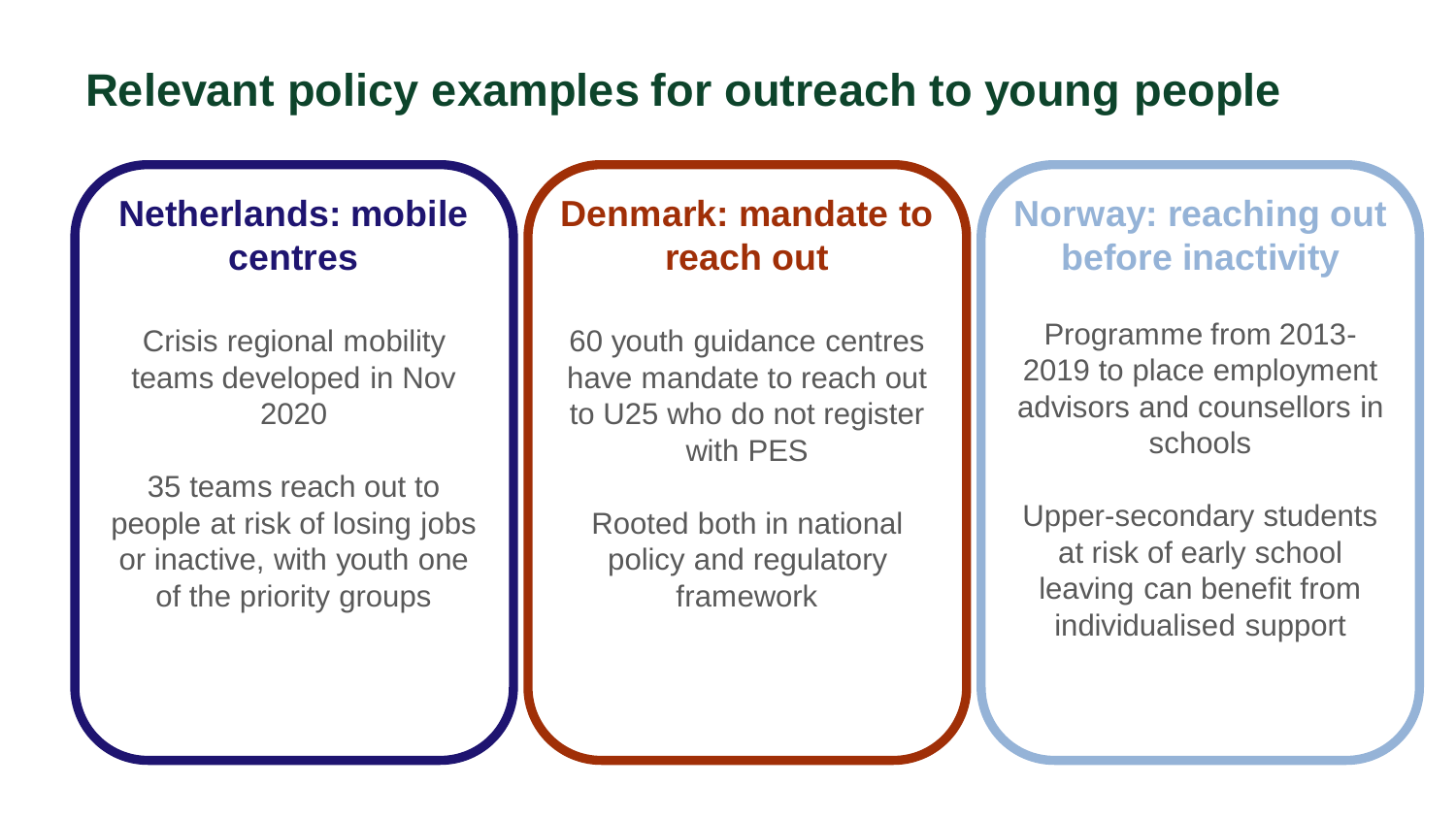### **Read more about our work**

#### **Read more about the evidence and what OECD countries have done**

- Young people's labour market prospects are hit hard [\(Chapter 1 of the Employment Outlook 2021\)](https://www.oecd-ilibrary.org/sites/5a700c4b-en/1/3/1/index.html?itemId=/content/publication/5a700c4b-en&_csp_=d31326a7706c58707d6aad05ad9dc5ab&itemIGO=oecd&itemContentType=book&_ga=2.134904376.877742658.1634736508-1396865369.1550067075#abstract-d1e295)
- Impacts go beyond jobs and could have long-lasting impacts on young people's well-being (briefs on [mental health](https://www.oecd.org/coronavirus/policy-responses/supporting-young-people-s-mental-health-through-the-covid-19-crisis-84e143e5/?_ga=2.105993475.1859663312.1620649332-2032680464.1569856035) in May 2021 and [Risks that Matter 2020](http://oe.cd/covid-youth-rtm) in July 2021)
- Policy note on the hidden NEETs in Slovenia ([December 2020\)](https://www.oecd.org/employment/youth/OECD-2020-Hidden-NEETs-Slovenia.pdf)
- Governments have put in place measures to help young people ([brief on government support](http://oe.cd/covid-youth-support))

#### **Read the Recommendation on Creating Better Opportunities for Young People (oe.cd/youth-recommendation)**

- Adopted by OECD countries, Brazil, Croatia and Romania in June 2022
- Read a [summary](https://www.oecd.org/social/Youth-Consultation-OECD-Youth-Week-2021.pdf) of the youth consultation in September 2021
- Read the [2021 Updated Youth Action Plan](https://www.oecd.org/employment/youth/The-Updated-OECD-Youth-Action-Plan.pdf) which set the foundation